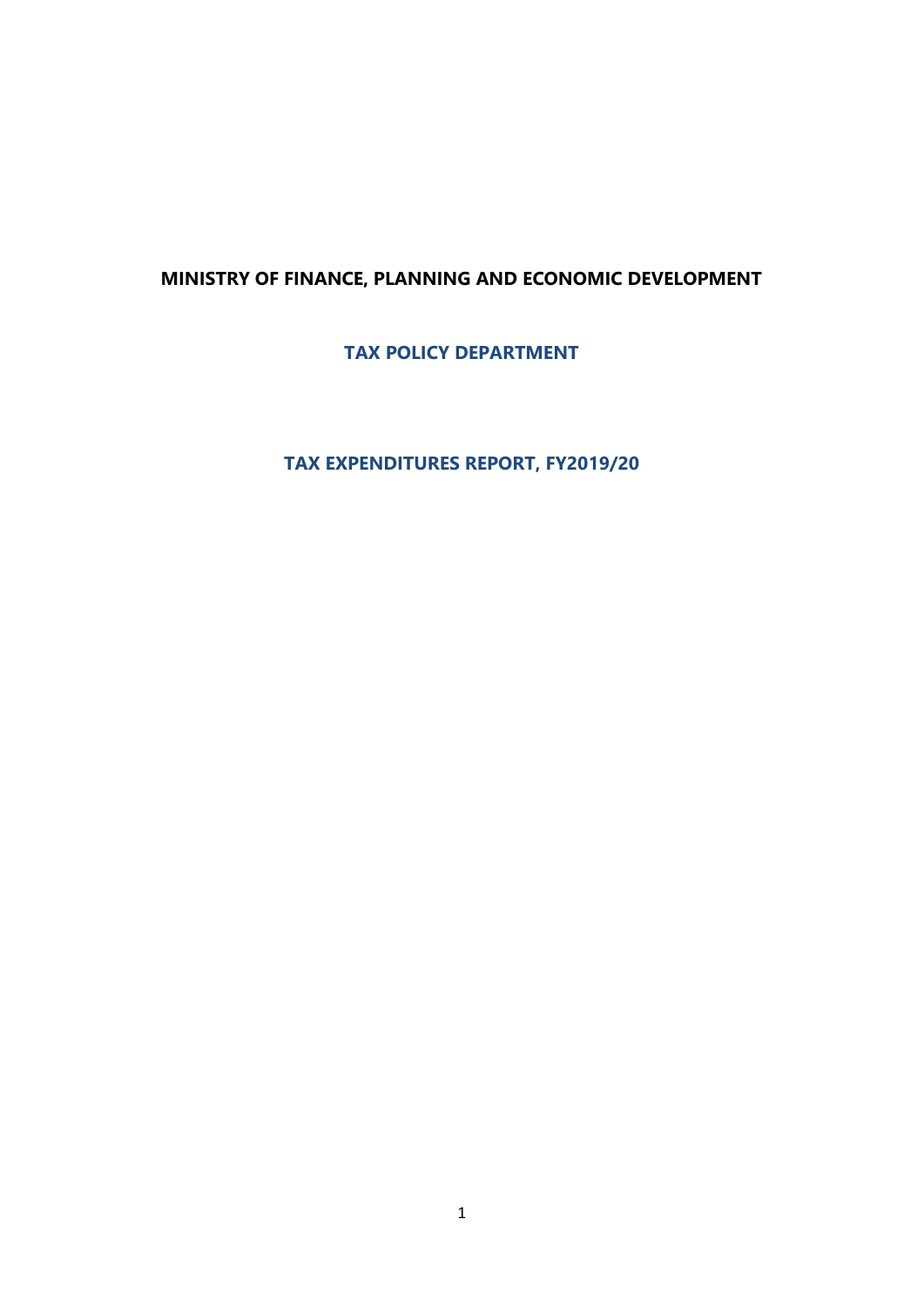## **Introduction**

Over the past two decades, the Government of Uganda has made effort to rebuild the economy from four major fronts:

- Peace, security and good governance
- Fostering development of a private sector led self-sustaining economy.
- Rehabilitating and developing the necessary economic infrastructure to facilitate investment and production
- Mobilizing internal resources to minimize budget deficits.

These fronts are enabling Government to build a strong economy that will not only increase the levels of income but also strengthen the country's resource base. With a strong economy it is certain that Uganda will develop an adequate and sustainable tax revenue base.

In that regard, Government has over the years granted both discretionary and nondiscretionary tax incentives with a view to attract investment in strategic sectors that will create jobs and add value to local raw materials, promote exports and social welfare.

Whereas it is critical to grant these incentives to achieve the above mentioned objectives, it is also important for Government to periodically assess and report on the impact of these incentives. The impact ranges from number of jobs created, investment attracted, exports and revenue foregone. For purposes of this report, the assessment of tax incentives is focused on the impact on revenue.

## **2.0 Overall tax exemptions analysis**

In FY 2019/20, total revenue foregone due to tax expenditures amounted to **UGX 5,030.45 billion.** As a percentage of Gross Domestic Product (GDP), this translated to **3.64%**, a decline by **0.07%** from **3.71%** registered in FY 2018/19. In FY 2019/20, the largest share of these tax expenditures were registered in international trade taxes **(UGX 2,129.38 billion)** while VAT tax expenditures registered **UGX 1,857.75 billion** and income tax tax-expenditures stood at **UGX 1,043.32 billion**. Summary findings are provided in Table 1.

| <b>Tax Expenditure Head</b> | FY 2016/17 | FY 2017/18 | FY 2018/19 | FY 2019/20 |  |  |  |
|-----------------------------|------------|------------|------------|------------|--|--|--|
| Total Customs TEs (UGX, Bn) | 915.22     | 913.01     | 1,972.11   | 2,129.38   |  |  |  |
| Total VAT TEs (UGX, Bn)     | 1,119.05   | 1.409.54   | 1,791.70   | 1,857.75   |  |  |  |
| Total Income TEs (UGX, Bn)  | 611.85     | 756.69     | 1.101.1    | 1,049.14   |  |  |  |
| <b>Total estimated TEs</b>  | 2,646.12   | 3,079.24   | 4,864.91   | 5,036.27   |  |  |  |
| GDP (base (2016/17)         | 108,051    | 119.964    | 131,008    | 138,283    |  |  |  |
| <b>Total TEs-GDP ratio</b>  | 2.45%      | 2.57%      | 3.71%      | 3.64%      |  |  |  |

**Table 1: Summary of Tax Expenditures for FY2016/17-FY2019/20** 

*Source: Authors' calculations from data from URA data warehouse*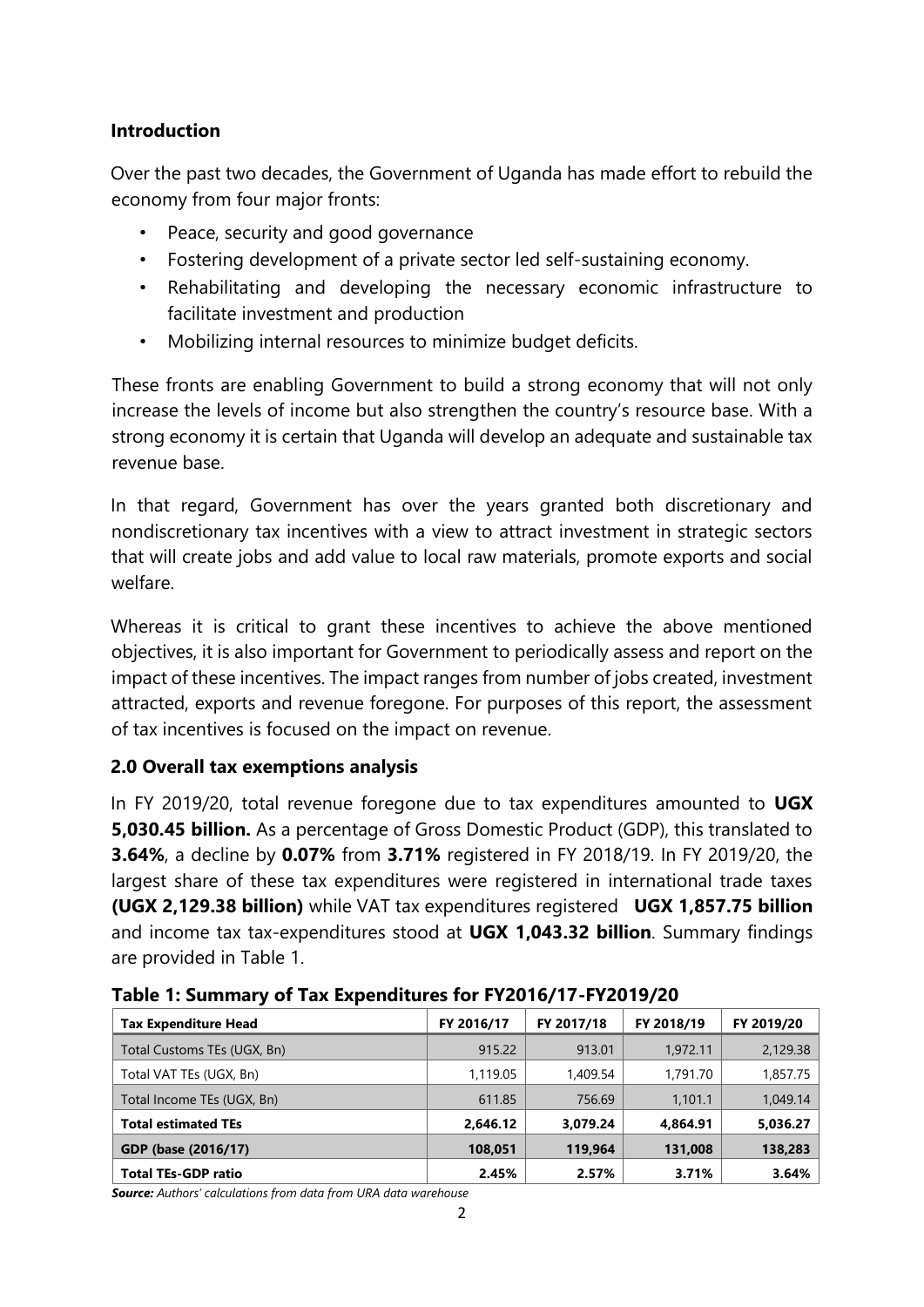## **Income Taxes Expenditures**

### **Introduction: Income Tax Benchmark Definition**

Included in the tax expenditure calculation as deviations from the benchmark are; exempt income, various income tax holidays, additional allowances and deductions and lower-than-benchmark withholding tax rates for special sectors. These are quantified, where possible, in the sections below. Summary findings are provided in Figure 1.



**Figure 1: Total income tax expenditures for the period FY2016/17-FY219/20** 

*Source: Author's calculations using data from URA data warehouse*

Revenue foregone from income tax expenditures decreased from **UGX 1,100.03 billion** in FY2018/19 to **UGX 1,043.32 billion** registered in FY 2019/20. This is mainly attributed to the fall in revenue loss arising from allowances and deductions that declined from UGX 800.41 billion in FY 2018/19 to UGX 758.25 billion in FY2019/20.

#### **Income tax Exemptions**

These comprise of among others; tax exemptions on employment income for specific groups of individuals, non-wage income of Members of Parliament, non-business capital gains and the business, investment and/or rental income of several groups of firms and the ten-year tax holidays for business and rental income to investors fulfilling specific criteria. They are either on individuals or corporations as provided in the analysis in Table 2 below.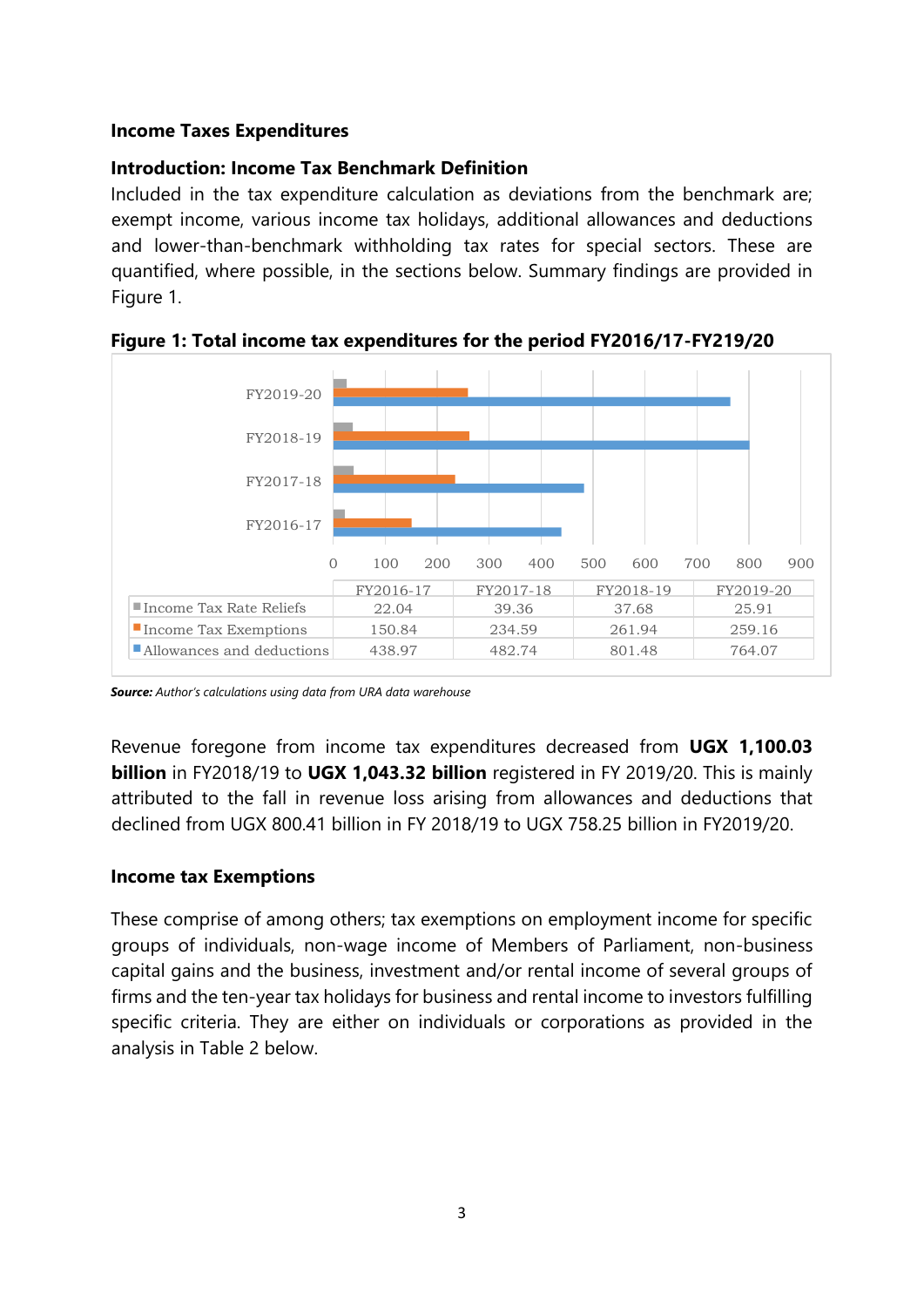| <b>EXEMPTION</b>                                                                                | <b>FY</b><br>2016/17 | FY 2017/18 | FY 2018/19 | FY2019/20 |
|-------------------------------------------------------------------------------------------------|----------------------|------------|------------|-----------|
| Employment income tax for armed forces personnel                                                | 136.18               | 163.41     | 188.44     | 172.74    |
| Tax on incomes of collective investment schemes                                                 | N/A                  | 0.20       | 0.22       | 0.75      |
| Tax on employment income for EADB employees                                                     | 3.34                 | 3.32       | 2.61       | 1.95      |
| Employment income $-$ other than basic salary $-$ for MPs                                       | N/A                  | 85.72      | 83.10      | 82.24     |
| Business and investment income tax for Bujagali Hydro Power<br>Project until 2022               | N/A                  | N/A        | 3.67       | 0.00      |
| Business and investment income tax of SACCOs until 2027                                         | 1.80                 | 1.82       | 0.53       | 0.27      |
| Exemption of private retirement schemes from employment<br>income tax                           | 2.72                 | 2.010      | 1.95       | 1.16      |
| Dividends paid by a publicly traded company which came into<br>existence through stock exchange | 0.10                 | 7.07       | 6.43       | 0.05      |
| <b>TOTAL (UGX, Bn.)</b>                                                                         | 150.84               | 234.59     | 261.94     | 259.16    |

#### *Table 2: Revenue Foregone from Income Tax Exemptions*

*Source: Author's calculations using data from URA data warehouse.*

The above estimates show that the revenue foregone due to income tax exemptions decreased in FY 2019/20 by 1.06% from UGX 261.94 billion in FY 2018/19. The above findings indicate that the biggest contributors to this revenue loss are exemptions related to; employment income tax for armed forces personnel and employment income – other than basic salary – for MPs which collectively account for 98.39% of this loss.

#### **Allowances and Deductions**

These include; deductions for interest incurred on mortgages, employing people with disabilities, charitable donations and employee training expenditure and 'accelerated deducibility' on certain assets. Some of these provisions exist on the Initial Allowance with respect to Plant and Machinery, Mineral and Petroleum Exploration Expenditure and Industrial Buildings. Table 3 below summarizes the estimated revenue foregone due to allowances and deductions as provided in the income tax Law.

#### **Table 3: Revenue Foregone from Income Tax Allowances and Deductions**

| <b>Allowance / Deduction:</b>                                                                                     | FY2016/17 | FY2017/18 | FY2018/19 | FY2019/20 |
|-------------------------------------------------------------------------------------------------------------------|-----------|-----------|-----------|-----------|
| For interest incurred on mortgage used to acquire or construct premises<br>for rent or leasing                    | 297.30    | 333.32    | 473.37    | 400.00    |
| Accelerated deductibility of initial allowance for persons investing in<br>plant and machinery outside of Kampala | 8.14      | 15.48     | 157.11    | 231.51    |
| For charitable donations                                                                                          | 3.82      | 3.25      | 4.52      | 3.61      |
| For employee training expenditure                                                                                 | 38.87     | 37.90     | 60.57     | 41.89     |
| Accelerated deductibility of mineral and petroleum exploration<br>expenditure                                     | 0.0       | 0.0       | 0.0       | 0.07      |
| Accelerated deductibility of initial allowance with respect to industrial<br>buildings                            | 90.84     | 92.79     | 105.91    | 86.99     |
| <b>TOTAL (UGX, Bn)</b>                                                                                            | 438.97    | 482.74    | 801.48    | 764.07    |

*Source: Author's calculations using data from URA data warehouse.*

*Note: items numbers are The Tax expenditure repository numbers*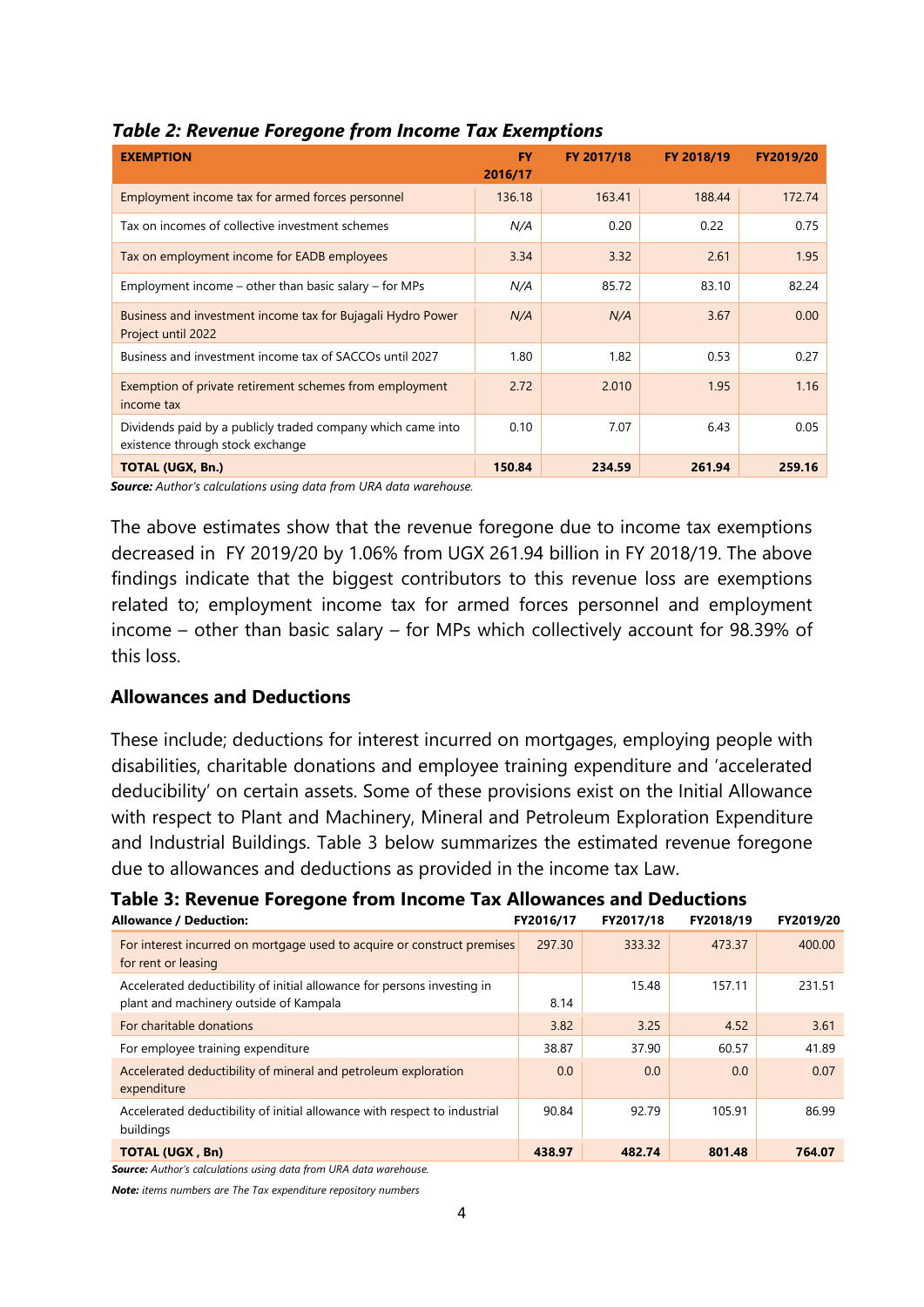Compared to FY 2018/19 the estimated revenue loss due to income tax allowances and deductions declined by 4.67% to UGX 764.07 billion registered in FY 2019/20. However, there was a drastic growth in revenue loss between FY 2017/18 and FY 2018/19 on account of re-instatement of the provisions for initial allowances on Plant and Machinery and Industrial Buildings (outside a 50km radius of Kampala) in the Income Tax (Amendment) Act 2017.

## **Rate Reliefs**

Rate reliefs include rate relief on dividends paid by a resident company listed on the stock exchange to a resident shareholder, rate relief on payments for assets by a resident person, rate relief on reinsurance premiums, service fees by mining companies, internet connectivity fees and telecommunication service fees. The revenue foregone on account of the above is provided in Table 4 below.

| <b>Rate Relief</b>                                                                                                              | FY2016/17 | FY2017/18 | FY2018/19 | FY2019/20 |
|---------------------------------------------------------------------------------------------------------------------------------|-----------|-----------|-----------|-----------|
| Lower withholding tax rate on dividends paid by a resident<br>company listed on the stock exchange to a resident<br>stockholder | 1.62      | 1.01      | 1.40      | 0.23      |
| Lower withholding tax rate on payment of reinsurance<br>premiums by a resident insurance company                                | 1.60      | 2.59      | 2.60      | 2.89      |
| Lower withholding tax rate on payment of service fees by<br>mining and petroleum licensees                                      | 14.91     | 27.52     | 19.54     | 11.77     |
| Lower withholding tax rate on payment of fees for direct-<br>tohome pay services                                                | N/A       | 0.88      | 0.10      | 0.16      |
| Lower withholding tax rate on payment of fees for internet<br>connectivity services to subscribers in Uganda                    | 0.52      | 1.07      | 0.87      | 0.95      |
| Lower withholding tax rate on payment of fees by a resident<br>person for telecommunication services                            | 0.52      | 1.72      | 5.26      | 3.11      |
| Lower withholding tax rate on payment of transportation<br>charges by a resident person to a non-resident                       | 2.87      | 4.57      | 7.91      | 6.80      |
| TOTAL (UGX, Bn)                                                                                                                 | 22.04     | 39.36     | 37.68     | 25.91     |

#### **Table 4: Revenue Foregone from Income Tax Rate Reliefs**

*Source: Author's calculations using data from URA data warehouse. Note: items numbers are The Tax expenditure repository numbers*

The estimated revenue foregone due to reduce rates/ rate relief in FY2019/20 was UGX 25.91 billion against UGX 37.68 billion for FY 2018/19. This is mainly attributed to the drastic fall in revenue loss due to lowering withholding tax rate on payment of service fees by mining and petroleum licensees that reduced from UGX 19.54 billion in FY 2018/19 to UGX 11.77 billion in FY 2019/20.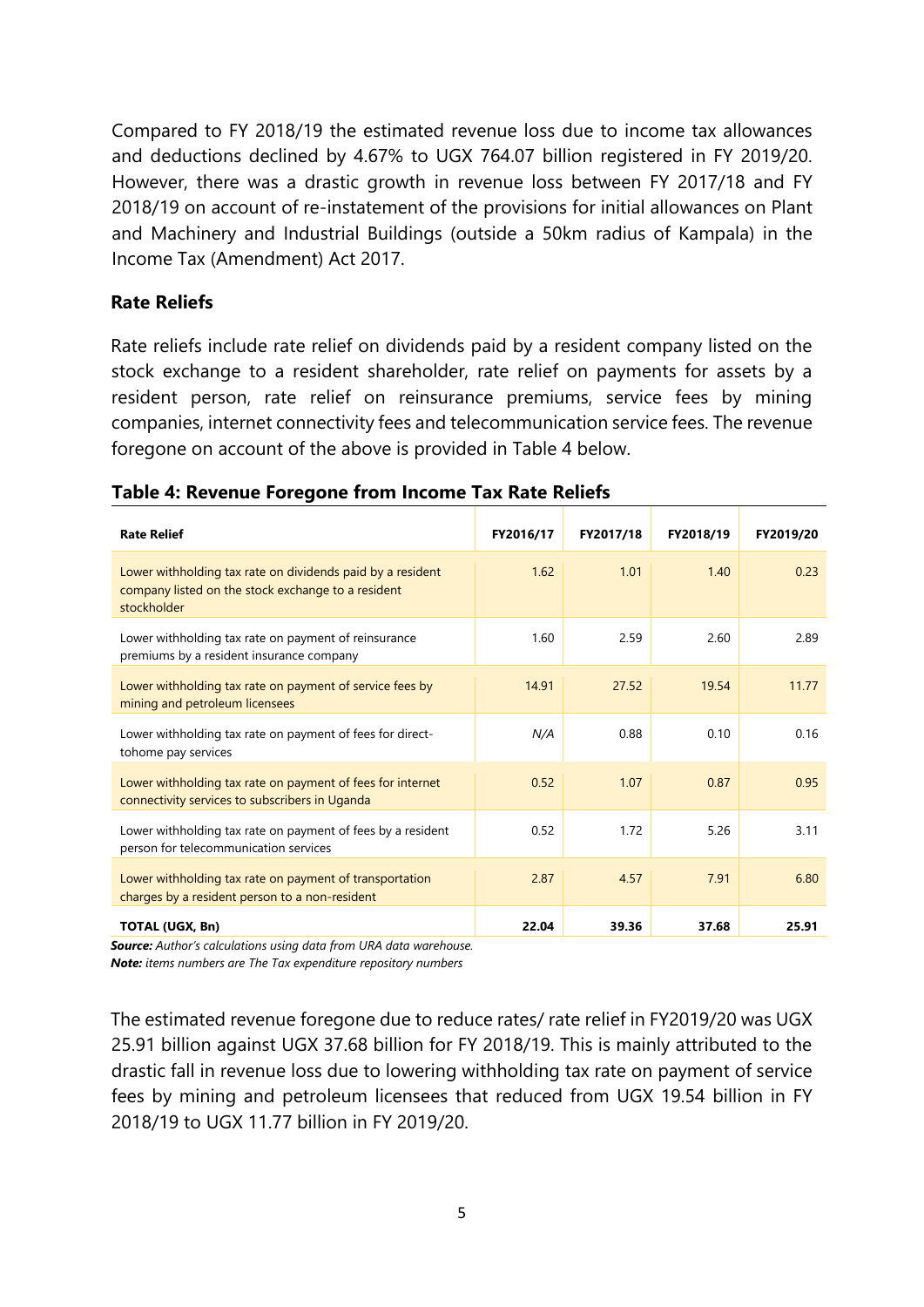## **VALUE ADDED TAX EXPENDITURES**

The benchmark VAT rate in Uganda is **18%** of the value of the good or service supplied. A number of goods and services are exempt or zero-rated but are not considered as tax expenditures and thus embedded in the benchmark. This is due to numerous technical, social, or political challenges involved in levying VAT on such items.

## **Summary of revenue foregone from VAT expenditures**

Estimates of Tax Expenditures from VAT in Uganda for the years FY 2016/17 – FY 2019/20 were categorized under; exemptions, allowances, rate reliefs and deferrals are summarized in the table 5 below

|                               | ∽<br>FY2016/17 | FY2017/18 | FY2018/19 | FY2019/20 |
|-------------------------------|----------------|-----------|-----------|-----------|
| Exemptions                    | 778.49         | 860.16    | 1,017.84  | 1,233.91  |
| Allowances                    | 42.54          | 145.26    | 382.74    | 355.01    |
| Rate reliefs <sup>1</sup>     | 258.74         | 321.49    | 327.06    | 190.66    |
| Deferrals                     | 39.28          | 82.63     | 64.06     | 78.17     |
| <b>TOTAL VAT Expenditures</b> | 1,119.05       | 1,409.54  | 1,791.70  | 1,857.75  |

## **Table 5: Summary of Revenue Foregone from VAT for FY20/17 – FY2019/20**

*Source: Authors' calculations from URA data warehouse* 

Tax expenditures under VAT amounted to UGX 1,857.75 billion in FY 2019/20, an increase of 3.69% from UGX 1,791.70 billion in FY 2018/19. In terms of GDP, the ratio of loss increased from 1.04% in FY2016/17 to 1.34% in FY2019/20. This is mainly attributed to the revenue foregone due to VAT exempt supplies.



**Figure 2: Total VAT revenue foregone for FY2016/17-FY2019/20, (UGX, Bn)** 

<sup>1</sup> This covers zero rate goods and services as indicated in table8 below

 $\overline{a}$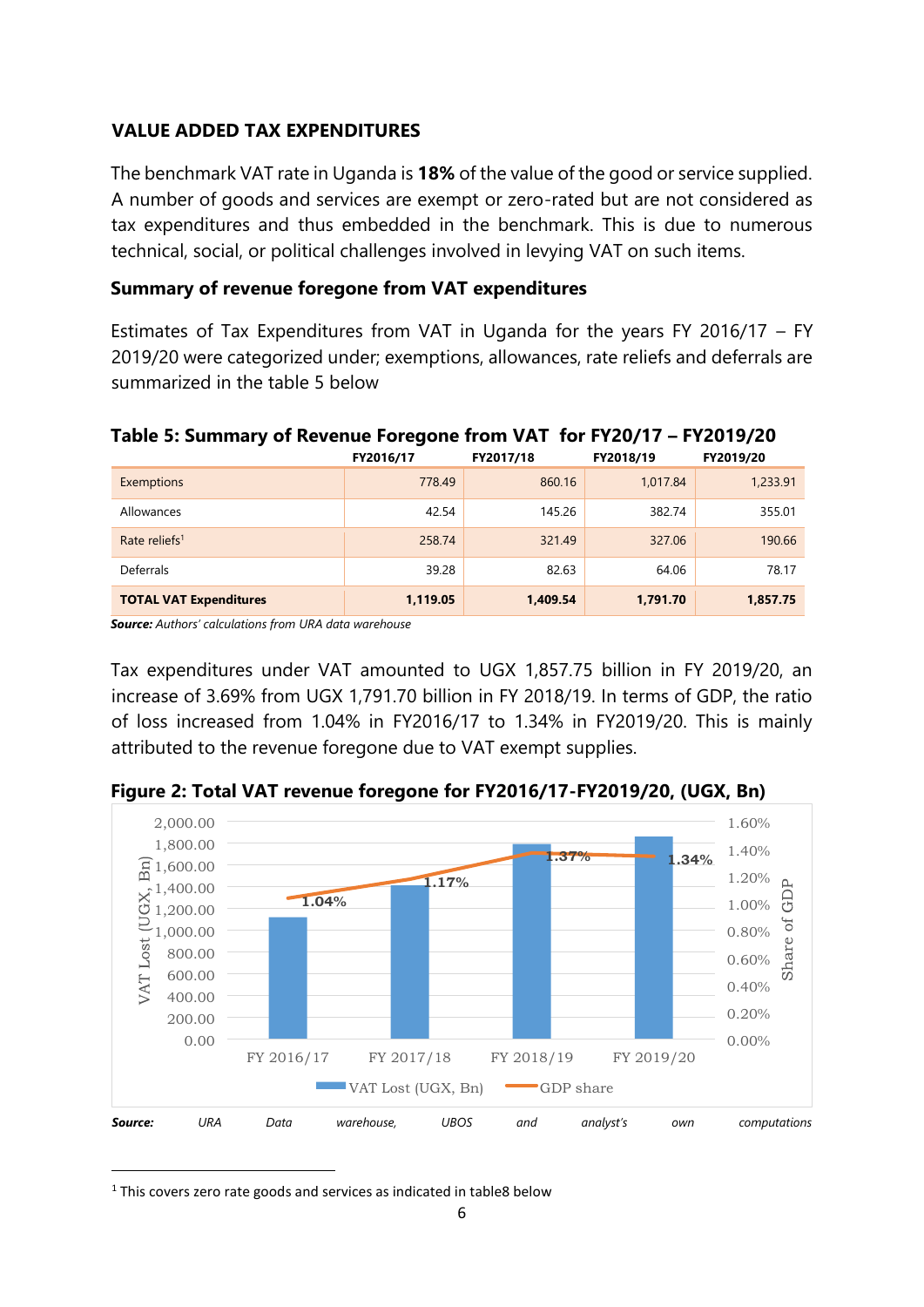#### *Value Added Tax Expenditures from Exemptions*

The value of revenue foregone due to VAT exemptions rose from UGX 1,017.84 billion in FY 2018/19 to UGX 1,233.91 billion in FY 2019/20. This performance is mainly attributed to exemptions *under the EACCMA*' which accounted for 76.01% of the total estimated revenue foregone from VAT exemptions as highlighted in the Table 6 below.

| <b>EXEMPTION</b>                                                                                                     | FY16/17      | <b>FY17/18</b> | FY18/19   | FY19/20   |
|----------------------------------------------------------------------------------------------------------------------|--------------|----------------|-----------|-----------|
| Livestock, unprocessed foodstuffs and unprocessed agricultural products.                                             | 32.627       | 43.589         | 58.570    | 163.57    |
| Supply of services, inputs, machinery, tools and implements suitable for use<br>only in agriculture.                 | 9.531        | 46.520         | 32.323    | 14.51     |
| Supply of dental, medical, and veterinary goods                                                                      | 40.305       | 34.645         | 20.188    | 22.70     |
| Supply of animal feeds and premixes;                                                                                 | $\Omega$     | 3.12           | 6.08      | 26.11     |
| Supply of batteries and lanterns.                                                                                    | $\mathbf{0}$ | 0.03           | 0.08      | 0.11      |
| Supply of solar devices and equipment                                                                                | 9.38         | 11.34          | 12.30     | 14.89     |
| Supply of lifejackets, lifesaving gear, headgear & speed governors                                                   | 1.06         | 0.94           | 1.35      | 1.42      |
| Supplies to contractors and Subcontractors in energy projects                                                        | 27.30        | 29.31          | 37.40     | 31.12     |
| Textile manufacturing operations, equipment and inputs.                                                              | $\Omega$     | $\Omega$       | 12.54     | 14.55     |
| Supply of production inputs for iron ore smelting, limestone mining and<br>processing, processing of hides and skins | $\Omega$     | $\Omega$       | 13.35     | 7.08      |
| All goods categorized as "Exemptions" under the EACCMA                                                               | 658.29       | 690.66         | 823.66    | 937.85    |
| TOTAL TES FROM VAT EXEMPTIONS (UGX)                                                                                  | 778.493      | 860.158        | 1,017.843 | 1,233.905 |

**Table 6: Revenue Foregone from VAT Exemptions, FY 2016/17 – FY 2019/20** 

*Source: Authors' calculations using data from URA data warehouse.* 

#### **Allowances**

These include Deemed VAT payment on supplies by a contractor to a licensee under mining or petroleum operations, Deemed VAT on supplies to a contractor executing an aid funded project and Deemed VAT on supplies by contractors executing aid funded projects to a government ministry, department or agency. See Table 7 for details.

| Table 7: Revenue foregone from VAT Allowances (Deemed VAT) |
|------------------------------------------------------------|
|------------------------------------------------------------|

| Nature of sale                 | 2016/17 | 2017/18 | 2018/19 | 2019-20 |
|--------------------------------|---------|---------|---------|---------|
| <b>Capital/Business Assets</b> | 0.05    | 4.23    | 2.39    | 4.43    |
| <b>Standard Rated Sales</b>    | 42.49   | 141.80  | 380.41  | 386.69  |
| <b>Grand Total</b>             | 42.54   | 146.03  | 382.8   | 391.12  |

*Source: Authors' calculations using data from URA data warehouse.* 

The revenue foregone from VAT allowances decreased from UGX 382.74 billion in FY 2018/19 to UGX 355.01 billion in FY2019/20. The majority of this estimated revenue foregone for VAT allowances comes from deemed VAT on standard rated sales like cement sold to contractors implementing donor funded projects.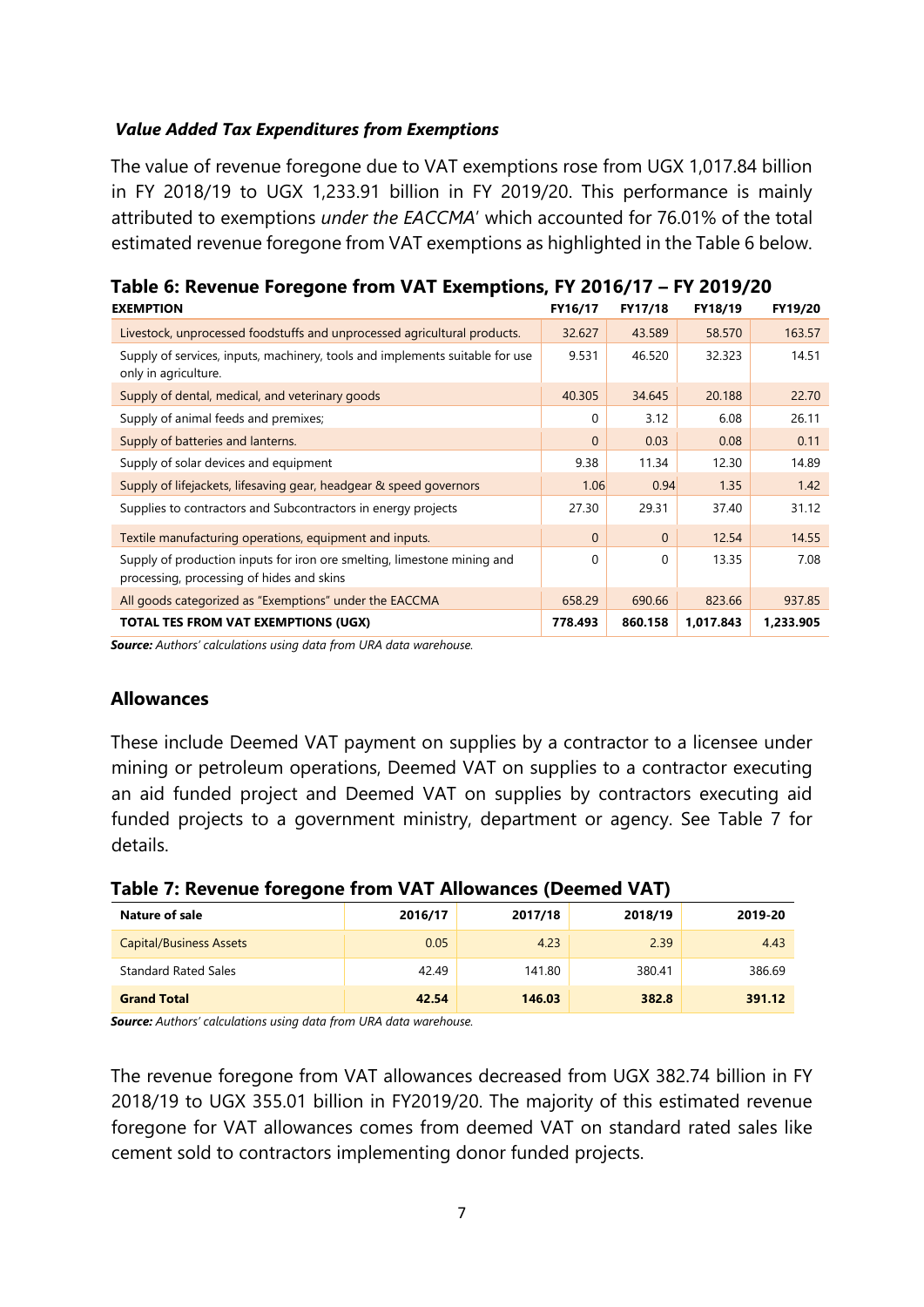## **Rate Reliefs**

VAT revenue foregone from rate reliefs was estimated at UGX 190.66 billion in FY 2019/20, a decline of 41.70% compared to FY 2018/19. This is attributed to the relief on the '*Supply of drugs and medicines'* which registered a revenue foregone of UGX 135.86 billion in FY 2019/20 compared to the UGX 267.28 billion in FY2018/19.

| <b>THE CONTRACT OF A CONTRACT CONTRACT CONTRACT A CONTRACT CONTRACT CONTRACT CONTRACT CONTRACT CONTRACT CONTRACT CONTRACT CONTRACT CONTRACT CONTRACT CONTRACT CONTRACT CONTRACT CONTRACT CONTRACT CONTRACT CONTRACT CONTRACT CO</b> |         |                |         |         |
|-------------------------------------------------------------------------------------------------------------------------------------------------------------------------------------------------------------------------------------|---------|----------------|---------|---------|
| <b>RATE RELIEF</b>                                                                                                                                                                                                                  | FY16/17 | <b>FY17/18</b> | FY18/19 | FY19/20 |
| 1. Supply of drugs and medicines                                                                                                                                                                                                    | 207.07  | 253.22         | 267.28  | 135.86  |
| 2. Supply of educational materials                                                                                                                                                                                                  | 11.23   | 16.40          | 18.16   | 18.07   |
| 3. Agricultural inputs                                                                                                                                                                                                              | 17.85   | 25.94          | 13.75   | 12.75   |
| 4. Supply of sanitary towels                                                                                                                                                                                                        | 4.64    | 4.91           | 6.27    | 3.88    |
| 6. Cereals                                                                                                                                                                                                                          | 5.78    | 9.38           | 7.88    | 9.02    |
| 7. Handling services                                                                                                                                                                                                                | 12.17   | 11.64          | 13.72   | 11.08   |
| <b>TOTAL TES FROM VAT RATE RELIEFS</b>                                                                                                                                                                                              | 258.74  | 321.49         | 327.06  | 190.66  |

**Table 8: Revenue Foregone from VAT Rate Reliefs<sup>2</sup> , FY16/17– FY19/20** 

*Source: Authors' calculations using data from URA data warehouse* 

## **Deferrals**

This category focuses on '*the deferment of VAT payments on the importation of capital equipment (capital and machinery)'*. Revenue foregone in FY 2019/20 amounted to UGX 78.17 billion, a growth of 22.03% from the UGX 64.06 billion in FY2018/19.

| Table 9: Revenue Foregone from VAT Deferrals, FY2016/17 - FY2019/20 |  |                                         |  |
|---------------------------------------------------------------------|--|-----------------------------------------|--|
| <b>DEFERRAL</b>                                                     |  | FY2016/17 FY2017/18 FY2018/19 FY2019/20 |  |

| Deferment of VAT payments on importation of capital<br>equipment (plant and machinery) | 39.28 | 82.63 | 64.06 | 78.17 |
|----------------------------------------------------------------------------------------|-------|-------|-------|-------|
| TOTAL TES FROM VAT DEFERRALS (UGX, bn.)                                                | 39.28 | 82.63 | 64.06 | 78.17 |

*Source: Authors' calculations using data from URA data warehouse* 

#### **Customs Duties**

1

The benchmark ad valorem import tariff for the majority of goods is 25%. Thus, the Tax Expenditure (TE) for these goods is 25% of the import value. For some other goods, however, the benchmark tariff is 10%, 35% or a specific rate. For some categories of TE, the benchmark was taken as an 'Effective Tax Rate' (ETR), which is computed as a weighted sum of the value of goods and services subject to the 10%, 25% and 35% rates. However, the most standard duty rate on imports being 25% all computations under this category of expenditures were made using 25%. A summary is provided in Table 10.

 $<sup>2</sup>$  This represents zero rated supplies which have been identified as tax expenditures under the World Bank</sup> Repository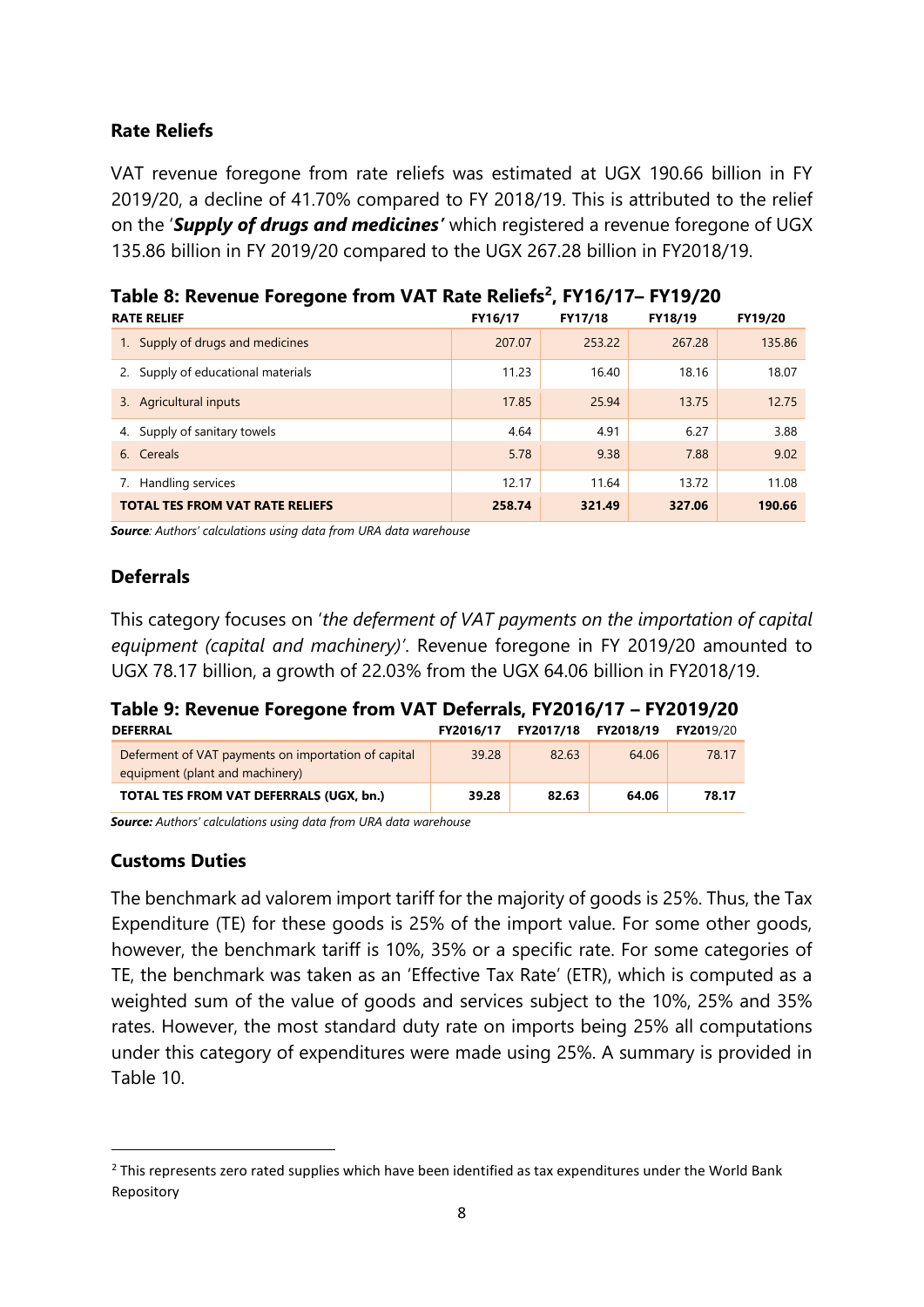| <b>Tax Expenditure Category</b>     | FY2016/17 | FY2017/18 | FY2018/19 | FY2019/20 |
|-------------------------------------|-----------|-----------|-----------|-----------|
| Total TEs from exemptions           | 726.43    | 733.26    | 1,736.34  | 1,902.72  |
| Total TEs from customs rate reliefs | 188.79    | 179.75    | 235.77    | 226.66    |
| <b>Total Customs TEs (UGX, Bn)</b>  | 915.22    | 913.01    | 1,972.11  | 2,129.38  |

#### **Table 10: Summary of Revenue foregone, Customs FY2016/17 – FY2018/19**

*Source: Authors' calculations using data from URA systems*

Revenue foregone from Customs tax expenditures increased from UGX 1,972.11 billion in FY2018/19 to UGX 2,129.38 billion in FY2019/20 which represents 7.97% increase in revenue loss, mainly on account of Government support to local manufacturers through rate relief on inputs.

#### **Exemptions**

Revenue foregone due to customs exemptions rose from UGX 1,736.53 billion in FY 2018/19 to UGX 1,903.13 billion in FY 2019/20, an increase of 9.59%, mainly attributed to revenue foregone due to '*Goods imported under Manufacture under bond (MUB)*'. Details are given in Table 11.

| <b>EXEMPTION</b>                                                                    | FY16/17      | FY17/18      | FY18/19 | FY19/20  |
|-------------------------------------------------------------------------------------|--------------|--------------|---------|----------|
| 1. Goods and Equipment for use in Aid Funded Projects                               | 620.59       | 562.93       | 709.25  | 654.50   |
| 2. Gas cylinders                                                                    | 0.01         | 0.16         | 0.02    | 0.09     |
| 3. Preparations for cleaning dairy apparatus                                        | 0.02         | 0.00         | 0.00    | 0.01     |
| 4. Seeds for Sowing                                                                 | 11.79        | 9.52         | 8.04    | 10.63    |
| 5. Chemically defined compounds used as fertilizers                                 | 23.33        | 8.47         | 6.01    | 5.92     |
| 6. Diapers, Urine bags and hygienic bags                                            | 0.11         | 0.12         | 0.21    | 0.25     |
| 7. Diagnostic Reagents, Equipment & Blood collection tubes                          | 28.64        | 77.99        | 42.62   | 73.18    |
| 8. Horticulture, Aquaculture, Agriculture / Floriculture Inputs                     | 3.89         | 5.94         | 5.67    | 4.77     |
| 9. Packaging Material for Medicaments                                               | 4.37         | 5.12         | 5.21    | 4.37     |
| 11. Equipment for pharmaceutical manufacturers.                                     | 1.17         | 4.16         | 2.18    | 2.44     |
| 12. Specialized Solar equipment and accessories                                     | 17.09        | 20.69        | 26.99   | 13.15    |
| 13. Specially designed motor vehicles                                               | 0.01         | 0.02         | 0.02    | 0.00     |
| 14. Motor Vehicles for Transportation of Tourists                                   | $\mathbf{0}$ | $\mathbf{0}$ | 103.60  | 67.37    |
| 15. Security Equipment                                                              | 0.07         | 0.07         | 0.13    | 0.07     |
| 16. Battery-Operated Vehicles                                                       | $\mathbf{0}$ | $\mathbf{0}$ | 0.16    | 0.46     |
| 18. Exempting refrigeration equipment                                               | 2.26         | 4.05         | 4.51    | 3.81     |
| 19. Exempting Hotel Equipment                                                       | 0.11         | 0.23         | 0.20    | 0.08     |
| 21. Specialized motor vehicles and equipment.                                       | 0.79         | 1.00         | 1.40    | 1.40     |
| 24. Items imported for use in licensed hospitals                                    | 3.42         | 2.84         | 2.39    | 1.08     |
| 25. Machinery, Spares & Inputs for Direct use in Oil, Gas & mineral<br>exploration. | 2.56         | 2.72         | 38.34   | 6.09     |
| 28. Goods imported under Manufacture under bond (MUB)                               | 6.38         | 27.28        | 779.58  | 1,053.46 |
| <b>TOTAL TEs FROM EXEMPTIONS (UGX bn.)</b>                                          | 726.61       | 733.31       | 1736.53 | 1,903.13 |

**Table 11: Revenue foregone from import duty exemptions**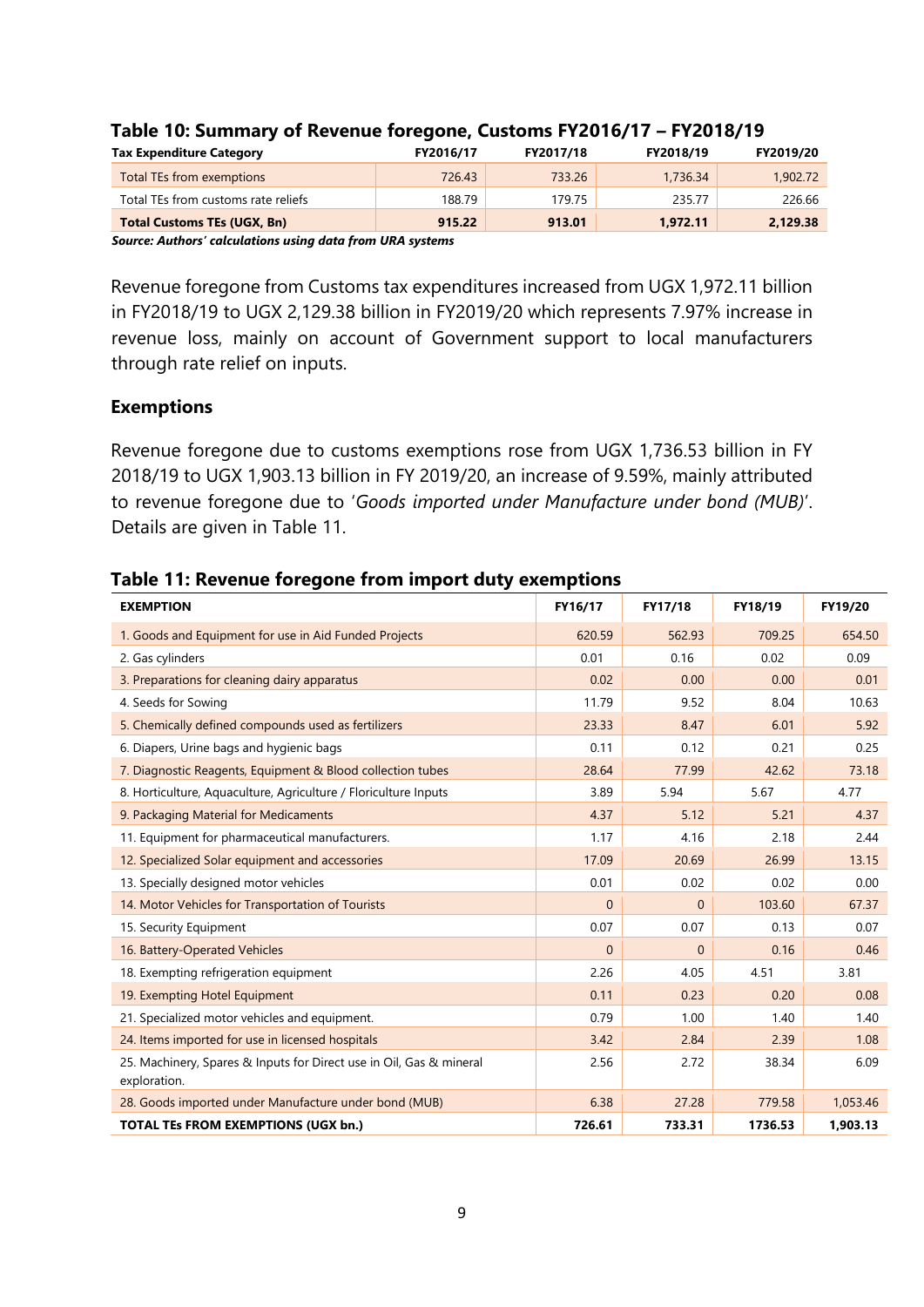## **Rate Reliefs**

These include the goods under 'Stays of Application' and / or 'Remission of duty', both of which must be renewed annually. Details are provided in Table 12.

| Table 12: Revenue Foregone from Customs Rate Reliefs for FY2016/17 - FY2019/20 |  |
|--------------------------------------------------------------------------------|--|
| (UGX bn.)                                                                      |  |

| 2016/17<br><b>RATE RELIEF</b>                                                                                                                                                                                              | 2017/18  | 2018/19       | 2019/20 |        |
|----------------------------------------------------------------------------------------------------------------------------------------------------------------------------------------------------------------------------|----------|---------------|---------|--------|
| Wheat grain.                                                                                                                                                                                                               | 135.28   | 112.42        | 148.21  | 153.79 |
| Jacquard Material for Making Spring mattresses (printed with Logo)                                                                                                                                                         | N/A      | 0.19          | 0.29    | 0.35   |
| Penstock pipes for use in Hydro Electric Power Projects.                                                                                                                                                                   | 0.68     | 1.22          | 1.70    | 0.90   |
| <b>Barley</b>                                                                                                                                                                                                              | 0.12     | 0.00          | 0.00    | 0.00   |
| Poly Vinyl Alcohol                                                                                                                                                                                                         | 0.01     | 0.02          | 0.08    | 0.07   |
| Reduced rates for Maternity (Mama) kit.                                                                                                                                                                                    | 0.00     | 0.00          | 0.03    | 0.00   |
| Other soap in other forms - Soap Noodles                                                                                                                                                                                   | 0.14     | 0.20          | 0.3     | 0.36   |
| Poly Cotton Material for making Mattresses.                                                                                                                                                                                | N/A      | 0.01          | 0.01    | 0.01   |
| Motor Vehicles for Transport of Goods with Gross Vehicle Weight Exceeding 5 Tons But not<br>exceeding 20 Tons.                                                                                                             | 14.32    | 17.51         | 16.96   | 15.48  |
| Motor Vehicles for transport of goods with gross vehicle weight exceeding 20 tons.                                                                                                                                         | 0        | 0.00          | 0       | 0      |
| EFD, - Cash registers, point of sale (POS), Cashless machines                                                                                                                                                              | N/A      | 0.00          | 0.00    | 0.00   |
| Road tractors for semitrailers                                                                                                                                                                                             | 6.09     | 7.62          | 9.79    | 9.44   |
| Inputs for the manufacture Roofing tiles coated with acrylic paint and the weather side<br>coated with natural sand granules                                                                                               | 0        | $\mathcal{O}$ | 0.33    | 0.49   |
| Organic surface-active agents (Anionic) (LABSA)                                                                                                                                                                            | 0        | 0.47          | 0.80    | 1.06   |
| Organic surface-active agents (Cationic) Other organic surface agents                                                                                                                                                      | $\Omega$ | 0.05          | 0.07    | 0.09   |
| Umbrella heads for roofing nails                                                                                                                                                                                           | N/A      | N/A           | 0.41    | 0.00   |
| Unassembled flat iron (CKD) - inputs for assembly                                                                                                                                                                          | N/A      | N/A           | 0.24    | 0.09   |
| Odoriferous mixtures of a kind used as raw materials in the food or drink industries                                                                                                                                       | 1.33     | 1.93          | 3.68    | 2.58   |
| Completely Knocked Down Kits (CKD) for Motor Cycles                                                                                                                                                                        | N/A      |               | 10.32   | 8.12   |
| Other orange juice, frozen or not frozen; Other, apple juice; Active yeasts; Petroleum jelly;<br>Polyurethane resins - Other Unbleached Kraftliner in rolls or sheets; Other unbleached kraft<br>paper and paperboard etc. | 0.22     | 0.21          | 0.18    | 0.01   |
| Polyurethane resins; Unprinted;                                                                                                                                                                                            | N/A      | N/A           | 0.76    | 0.48   |
| Unbleached sack kraft paper in rolls or sheets; Paper and paperboard coated, impregnated or<br>covered with plastics (excluding adhesives).                                                                                | 8.96     | 16.94         | 13.21   | 11.45  |
| Raw materials and industrial inputs for manufacture of textile (garments):                                                                                                                                                 | 9.56     | 8.87          | 13.44   | 10.45  |
| Raw materials and industrial inputs for the manufacture of footwear (shoes):                                                                                                                                               | 10.03    | 9.24          | 13.97   | 11.41  |
| <b>Base Oil</b>                                                                                                                                                                                                            | 2.04     | 2.67          | 2.77    | 0.03   |
| TOTAL TEs FROM CUSTOMS RATE RELIEFS (UGX)                                                                                                                                                                                  | 188.79   | 179.75        | 235.77  | 226.66 |

*Source: Authors' calculations using data from URA data warehouse.* 

Total revenue foregone from Rate Reliefs declined from UGX 235.77 billion in FY 2016/17 to UGX 226.66 billion in FY 2019/20 representing decline of 4.58%, mainly on account of revenue loss on wheat grain imports (rate relief of 25% down from 35% import duty). This accounted for 67.85% of total revenue foregone in FY 2019/20.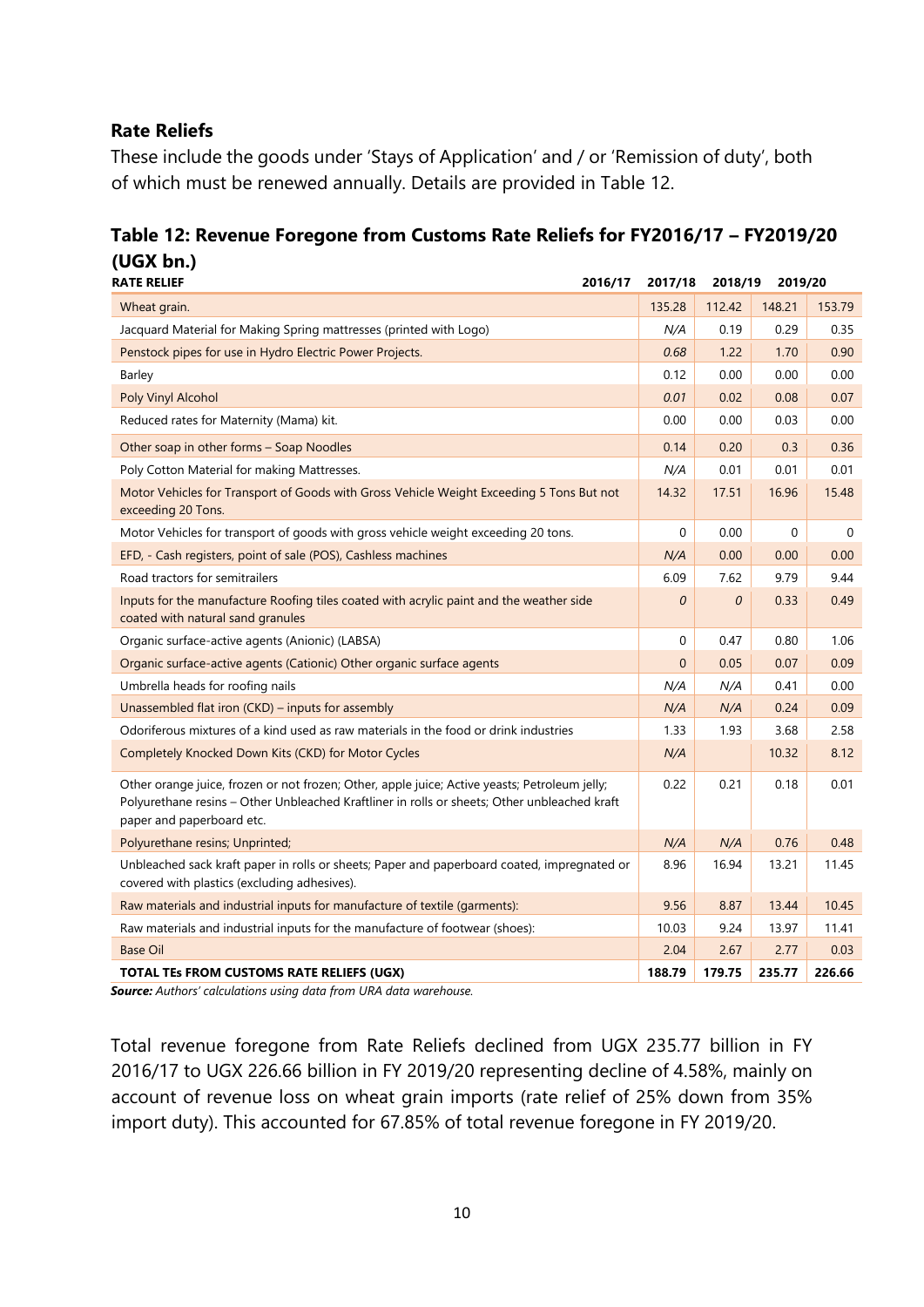## **Appendix I: FY2019/20 revenue loss on import of goods for manufactured under bond**

| <b>Row Labels</b>                                                      | Imports (Bn,<br>UGX) | <b>Import duty</b><br>loss | Share of<br>loss |
|------------------------------------------------------------------------|----------------------|----------------------------|------------------|
| <b>Bullion Refinery Limited</b>                                        | 1,959.75             | 489.94                     | 47%              |
| African Gold Refinery Limited                                          | 1,868.39             | 467.10                     | 44%              |
| Metal Testing And Smelting Co. Ltd                                     | 309.60               | 77.40                      | 7%               |
| Simba Gold Refinery Limited                                            | 31.03                | 7.76                       | 1%               |
| Wagagai Limited                                                        | 10.67                | 2.67                       | 0%               |
| Cascade Industries Limited                                             | 9.61                 | 2.40                       | 0%               |
| Uganda Baati Ltd                                                       | 3.97                 | 0.99                       | 0%               |
| Fine Spinners Uganda Ltd                                               | 3.67                 | 0.92                       | 0%               |
| <b>Fiduga Limited</b>                                                  | 2.87                 | 0.72                       | 0%               |
| Xclusive Kalanchoe (U) Limited                                         | 2.54                 | 0.64                       | 0%               |
| Alfil Millers Uganda Ltd                                               | 2.41                 | 0.60                       | 0%               |
| Rosebud Limited                                                        | 1.78                 | 0.44                       | 0%               |
| Royal Van Zanten Limited                                               | 1.57                 | 0.39                       | 0%               |
| Xclusive Chrysanthemum Uganda Ltd                                      | 1.31                 | 0.33                       | 0%               |
| <b>Nilus Group Limited</b>                                             | 0.97                 | 0.24                       | 0%               |
| Jambo Roses Ltd                                                        | 0.86                 | 0.22                       | 0%               |
| J.P Cuttings Limited                                                   | 0.85                 | 0.21                       | 0%               |
| Xclusive Young Plants Limited                                          | 0.64                 | 0.16                       | 0%               |
| <b>Sseko Designs Limited</b>                                           | 0.58                 | 0.15                       | 0%               |
| Aurum Roses Limited                                                    | 0.34                 | 0.08                       | 0%               |
| Pearl Flowers Ltd.                                                     | 0.18                 | 0.05                       | 0%               |
| Mairye Estates Limited                                                 | 0.17                 | 0.04                       | 0%               |
| Burhani Engeneering And Cylinder Manufacturing Industry (U)<br>Limited | 0.16                 | 0.04                       | 0%               |
| Xclusive Cuttings Uganda Limited                                       | 0.00                 | 0.00                       | 0%               |
| <b>Total</b>                                                           | 4,213.93             | 1,053.48                   | 100%             |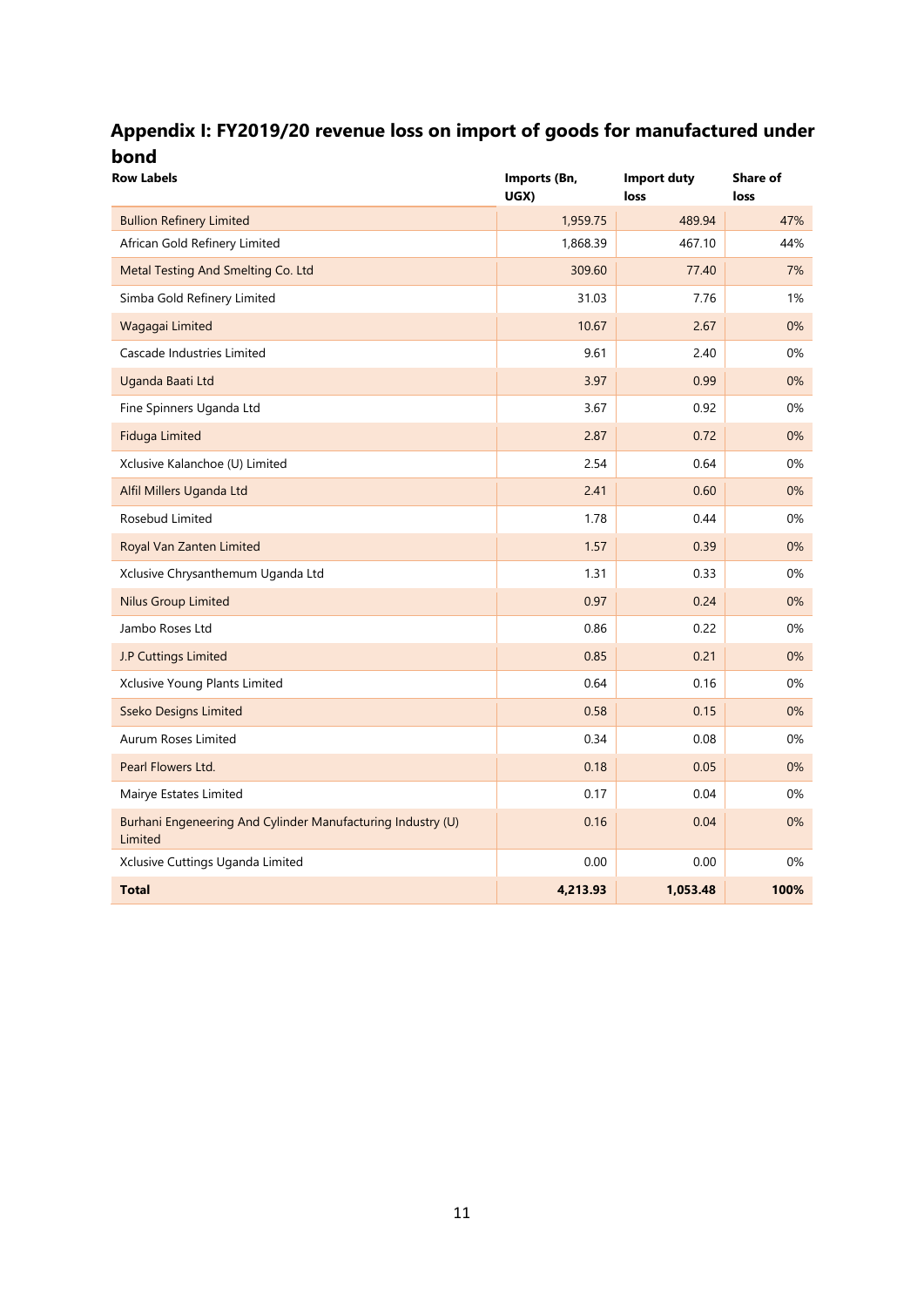|                                                                                 |                          | <b>Estimated Revenue Loss</b><br>Initial allowance Plant Machinery |                   |                   |                          |                          |         |         |
|---------------------------------------------------------------------------------|--------------------------|--------------------------------------------------------------------|-------------------|-------------------|--------------------------|--------------------------|---------|---------|
| <b>Sector Description</b>                                                       | 2016-17                  | 2017-18                                                            | 2018-19           | 2019-20           | 2016-17                  | 2017-18                  | 2018-19 | 2019-20 |
| D-Electricity, gas,<br>steam and air<br>conditioning<br>supply                  | ä,                       | 0.04                                                               | 71.34             | 441.68            |                          | 0.01                     | 21.40   | 132.50  |
| J-Information and<br>communication                                              | $\overline{\phantom{a}}$ | 3.12                                                               | 123.80            | 114.25            |                          | 0.94                     | 37.14   | 34.28   |
| C-Manufacturing                                                                 | 7.11                     | 0.02                                                               | 225.23            | 91.93             | 2.13                     | 0.01                     | 67.57   | 27.58   |
| F-Construction                                                                  | 0.02                     | 0.00                                                               | 56.45             | 51.64             | 0.01                     | 0.00                     | 16.94   | 15.49   |
| L-Real estate<br>activities                                                     | 16.53                    | 0.01                                                               | 35.47             | 29.18             | 4.96                     | 0.00                     | 10.64   | 8.75    |
| A-Agriculture,<br>forestry and fishing                                          | 0.08                     | 0.11                                                               | 1.52              | 20.75             | 0.02                     | 0.03                     | 0.46    | 6.22    |
| G-Wholesale and<br>retail trade; repair<br>of motor vehicles<br>and motorcycles | 0.26                     | 0.08                                                               | 2.59              | 15.75             | 0.08                     | 0.02                     | 0.78    | 4.73    |
| K-Financial and<br>insurance activities                                         | 0.14                     | 45.26                                                              | 2.44              | 3.74              | 0.04                     | 13.58                    | 0.73    | 1.12    |
| M-Professional,<br>scientific and<br>technical activities                       |                          | 0.11                                                               | 0.84              | 0.83              |                          | 0.03                     | 0.25    | 0.25    |
| P-Education                                                                     | 2.19                     | 1.04                                                               | 0.12              | 0.83              | 0.66                     | 0.31                     | 0.04    | 0.25    |
| Q-Human health<br>and social work<br>activities                                 | 0.03                     | 0.16                                                               | 0.31              | 0.25              | 0.01                     | 0.05                     | 0.09    | 0.08    |
| S-Other service<br>activities                                                   | 0.00                     | 1.14                                                               | 0.12              | 0.21              | 0.00                     | 0.34                     | 0.04    | 0.06    |
| H-Transportation<br>and storage                                                 | 0.03                     | 0.08                                                               | 0.05              | 0.21              | 0.01                     | 0.02                     | 0.01    | 0.06    |
| N-Administrative<br>and support service<br>activities                           | $\frac{1}{2}$            | 0.30                                                               | 1.92              | 0.15              |                          | 0.09                     | 0.58    | 0.04    |
| I-Accommodation<br>and food service<br>activities                               | 0.54                     | 0.03                                                               | 1.08              | 0.13              | 0.16                     | 0.01                     | 0.32    | 0.04    |
| <b>B-Mining and</b><br>quarrying                                                | $\overline{\phantom{a}}$ |                                                                    | $\qquad \qquad -$ | 0.12              | $\overline{\phantom{0}}$ |                          | -       | 0.04    |
| R-Arts,<br>entertainment and<br>recreation                                      | 0.19                     | 0.10                                                               | 0.00              | 0.07              | 0.06                     | 0.03                     | 0.00    | 0.02    |
| O-Public<br>administration and<br>defence; compulsory<br>social security        |                          |                                                                    | 0.41              | $\qquad \qquad -$ | $\overline{\phantom{a}}$ | $\overline{\phantom{a}}$ | 0.12    |         |
| <b>TOTALS</b>                                                                   | 27.12                    | 51.6                                                               | 523.7             | 771.7             | 8.14                     | 15.48                    | 157.11  | 231.51  |

# **Appendix II: Initial allowance on plant and Machinery Revenue Loss by Sector**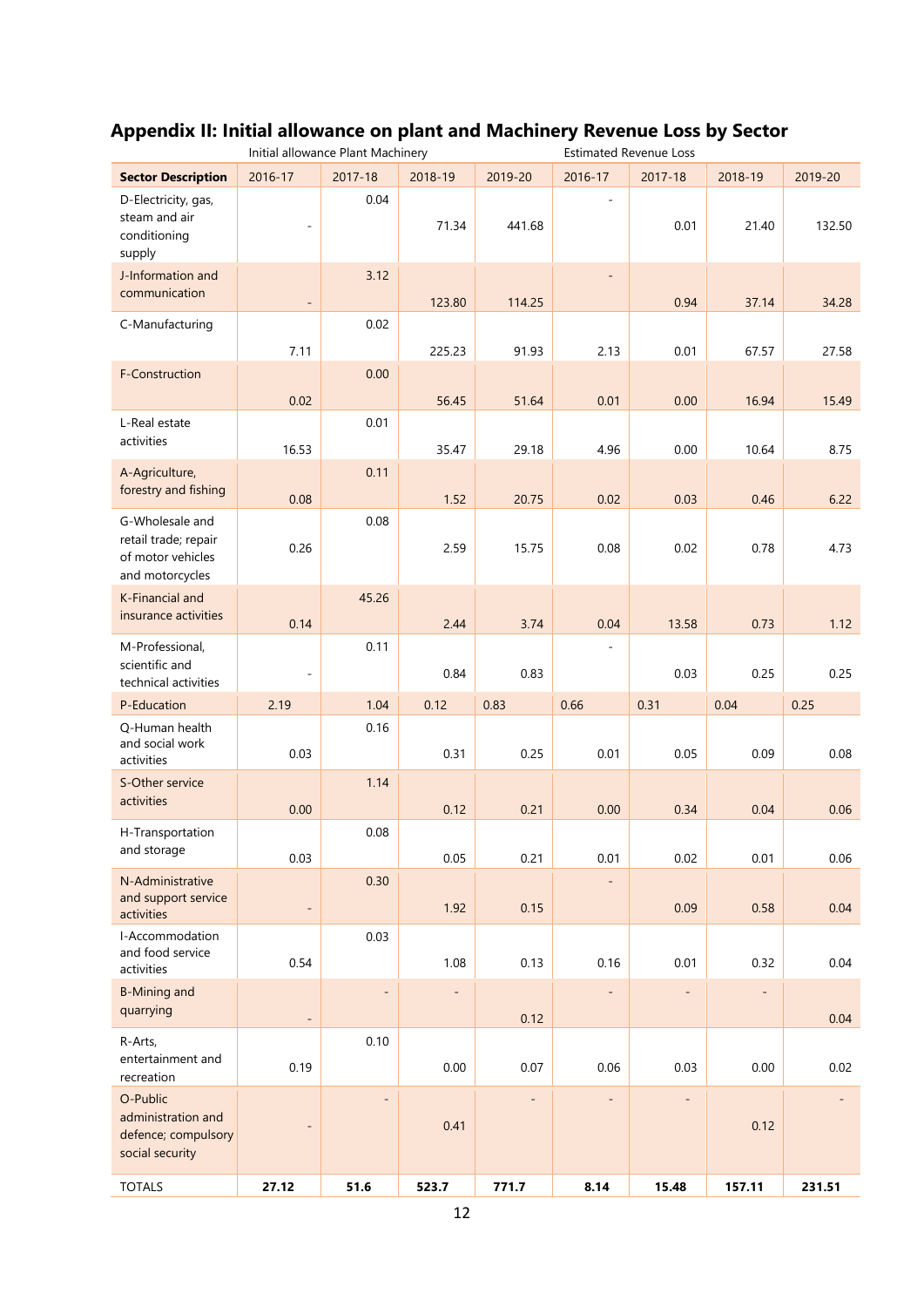| Appendix III: Revenue loss on mortgage interest by Sector |  |  |
|-----------------------------------------------------------|--|--|
|-----------------------------------------------------------|--|--|

|                                                                              | <b>Estimated Revenue Loss</b><br><b>Interest on Mortgages</b> |          |          |                              |         |         |         |         |
|------------------------------------------------------------------------------|---------------------------------------------------------------|----------|----------|------------------------------|---------|---------|---------|---------|
| <b>Sector Description</b>                                                    | 2016-17                                                       | 2017-18  | 2018-19  | 2019-20                      | 2016-17 | 2017-18 | 2018-19 | 2019-20 |
| K-Financial and insurance<br>activities                                      | 585.25                                                        | 693.62   | 1,088.28 | 970.07                       | 175.57  | 208.09  | 326.48  | 291.02  |
| C-Manufacturing                                                              | 95.19                                                         | 132.78   | 135.22   | 101.89                       | 28.56   | 39.83   | 40.57   | 30.57   |
| J-Information and<br>communication                                           | 53.78                                                         | 36.13    | 52.22    | 84.58                        | 16.14   | 10.84   | 15.67   | 25.37   |
| G-Wholesale and retail<br>trade; repair of motor<br>vehicles and motorcycles | 80.68                                                         | 73.33    | 96.94    | 70.33                        | 24.20   | 22.00   | 29.08   | 21.10   |
| L-Real estate activities                                                     | 96.00                                                         | 100.25   | 116.52   | 65.19                        | 28.80   | 30.08   | 34.96   | 19.56   |
| F-Construction                                                               | 24.95                                                         | 24.29    | 31.40    | 13.56                        | 7.49    | 7.29    | 9.42    | 4.07    |
| H-Transportation and<br>storage                                              | 12.40                                                         | 13.83    | 11.44    | 9.19                         | 3.72    | 4.15    | 3.43    | 2.76    |
| A-Agriculture, forestry and<br>fishing                                       | 11.60                                                         | 12.52    | 11.97    | 6.00                         | 3.48    | 3.76    | 3.59    | 1.80    |
| I-Accommodation and<br>food service activities                               | 14.56                                                         | 8.21     | 5.73     | 5.89                         | 4.37    | 2.46    | 1.72    | 1.77    |
| Q-Human health and<br>social work activities                                 | 3.33                                                          | 4.09     | 3.47     | 2.34                         | 1.00    | 1.23    | 1.04    | 0.70    |
| S-Other service activities                                                   | 0.55                                                          | 0.63     | 0.49     | 1.06                         | 0.16    | 0.19    | 0.15    | 0.32    |
| M-Professional,<br>scientific<br>and technical activities                    | 1.03                                                          | 1.25     | 1.05     | 0.86                         | 0.31    | 0.38    | 0.31    | 0.26    |
| B-Mining and quarrying                                                       | 0.12                                                          | 0.40     | 0.42     | 0.82                         | 0.03    | 0.12    | 0.13    | 0.25    |
| P-Education                                                                  | 2.89                                                          | 2.64     | 2.82     | 0.66                         | 0.87    | 0.79    | 0.85    | 0.20    |
| E-Water supply; sewerage,<br>waste management and<br>remediation activities  | 1.50                                                          | 2.64     | 0.95     | 0.54                         | 0.45    | 0.79    | 0.29    | 0.16    |
| R-Arts, entertainment and<br>recreation                                      | 0.42                                                          | 0.32     | 0.34     | 0.20                         | 0.13    | 0.10    | 0.10    | 0.06    |
| N-Administrative and<br>support service activities                           | 1.69                                                          | 2.53     | 2.49     | 0.09                         | 0.51    | 0.76    | 0.75    | 0.03    |
| O-Public administration<br>and defence; compulsory<br>social security        | 4.39                                                          | 0.35     | 15.20    | 0.04                         | 1.32    | 0.11    | 4.56    | 0.01    |
| <b>UNKNOWN</b>                                                               | 0.09                                                          | 0.01     | 0.04     | 0.03                         | 0.03    | 0.00    | 0.01    | 0.01    |
| D-Electricity, gas, steam<br>and air conditioning<br>supply                  | 0.57                                                          | 1.23     | 0.90     | $\qquad \qquad -$            | 0.17    | 0.37    | 0.27    |         |
| U-Activities of<br>extraterritorial<br>organizations and bodies              | ä,                                                            | 0.01     | 0.01     | $\qquad \qquad \blacksquare$ |         | 0.00    | 0.00    |         |
| <b>TOTALS</b>                                                                | 991.00                                                        | 1,111.07 | 1,577.91 | 1,333.33                     | 297.30  | 333.32  | 473.37  | 400.00  |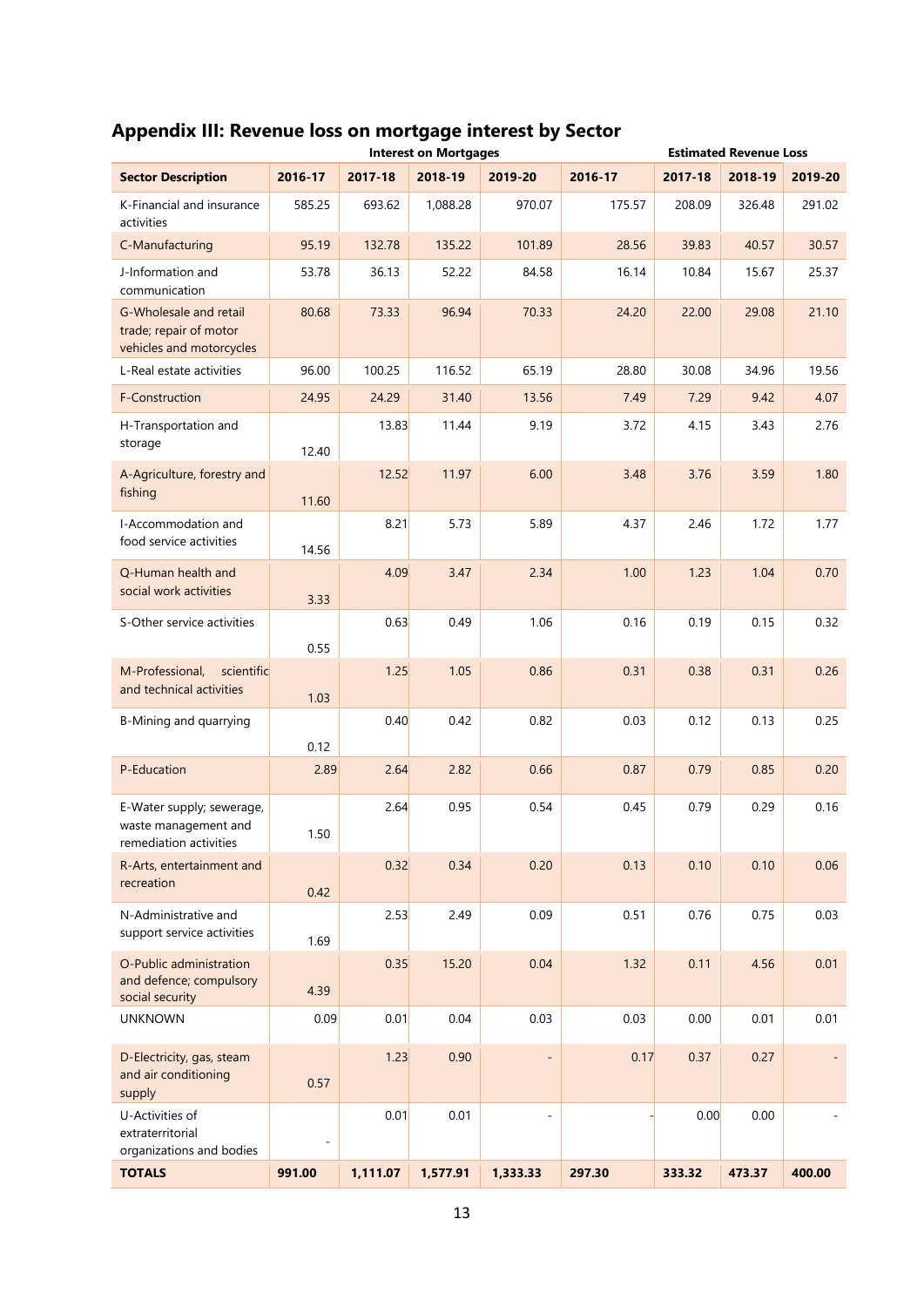## **Appendix IV: Import Duty loss on imports for Aid funded projects**

l

| <b>Sector Description</b>                                                 | 2016-17 | 2017-18                  | 2018-19                 | 2019-20  | 2016-17                  | 2017-18                  | 2018-19        | 2019-20 |
|---------------------------------------------------------------------------|---------|--------------------------|-------------------------|----------|--------------------------|--------------------------|----------------|---------|
|                                                                           |         |                          | <b>Import duty lost</b> |          |                          |                          |                |         |
| M-Professional, scientific and<br>technical<br>activeities <sup>3</sup>   | 13.73   | 19.51                    | 24.22                   | 1,231.04 | 3.43                     | 4.88                     | 6.05           | 307.76  |
| <b>F-Construction</b>                                                     | 621.35  | 858.39                   | 1,912.18                | 483.08   | 155.34                   | 214.60                   | 478.05         | 120.77  |
| O-Public administration and defence;<br>compulsory social security        | 451.35  | 246.74                   | 334.11                  | 372.46   | 112.84                   | 61.69                    | 83.53          | 93.11   |
| S-Other service activities                                                | 1,223.9 | 931.22                   | 308.32                  | 233.11   | 305.98                   | 232.81                   | 77.08          | 58.28   |
| D-Electricity, gas, steam and air conditioning supply                     | 106.3   | 135.93                   | 166.85                  | 214.10   | 26.57                    | 33.98                    | 41.71          | 53.53   |
| E-Water supply; sewerage, waste management and remediation activities     | 10.43   | 7.32                     | 16.14                   | 32.41    | 2.61                     | 1.83                     | 4.04           | 8.10    |
| U-Activities of extraterritorial organizations and bodies                 | 38.37   | 26.85                    | 31.98                   | 26.70    | 9.59                     | 6.71                     | 7.99           | 6.67    |
| G-Wholesale and retail trade;<br>repair of motor vehicles and motorcycles |         | 6.35                     | 24.16                   | 8.68     |                          | 1.59                     | 6.04           | 2.17    |
| Q-Human health and social work activities                                 | 11.02   | 10.05                    | 11.62                   | 6.12     | 2.75                     | 2.51                     | 2.90           | 1.53    |
| N-Administrative and support service<br>activities                        |         | 0.47                     | 0.55                    | 2.96     |                          | 0.12                     | 0.14           | 0.74    |
| C-Manufacturing                                                           | 1.42    | 0.03                     | 2.12                    | 2.81     | 0.36                     | 0.01                     | 0.53           | 0.70    |
| P-Education                                                               | 0.31    | 0.51                     | 0.50                    | 2.05     | 0.08                     | 0.13                     | 0.12           | 0.51    |
| <b>UNKNOWN</b>                                                            | 0.32    | 0.10                     |                         | 1.14     | 0.08                     | 0.02                     | $\overline{a}$ | 0.28    |
| A-Agriculture, forestry and fishing                                       | 0.42    | 0.61                     | 0.85                    | 0.77     | 0.11                     | 0.15                     | 0.21           | 0.19    |
| K-Financial and insurance activities                                      | 3.47    | 7.58                     | 0.48                    | 0.25     | 0.87                     | 1.90                     | 0.12           | 0.06    |
| J-Information and communication                                           | $\sim$  | 0.06                     | 2.81                    | 0.19     | $\sim$                   | 0.01                     | 0.70           | 0.05    |
| H-Transportation and storage                                              |         | $\overline{\phantom{a}}$ | 0.11                    | 0.12     | $\overline{\phantom{a}}$ | $\overline{\phantom{a}}$ | 0.03           | 0.03    |

<sup>&</sup>lt;sup>3</sup> There was an increase in import values of machinery and equipment used in science activities which account for 98.70% of the total imports under the sector values (UGX 1,215.20 Bn). Majority of these are those under machinery and apparatus for filtering / purifying water imported by Monfalcone Consulting Limited. These were followed by import of Photosensitive Semiconductor Devices; Light Emitting Diodes which amounted to UGX 88.83Bn in FY2019/20.